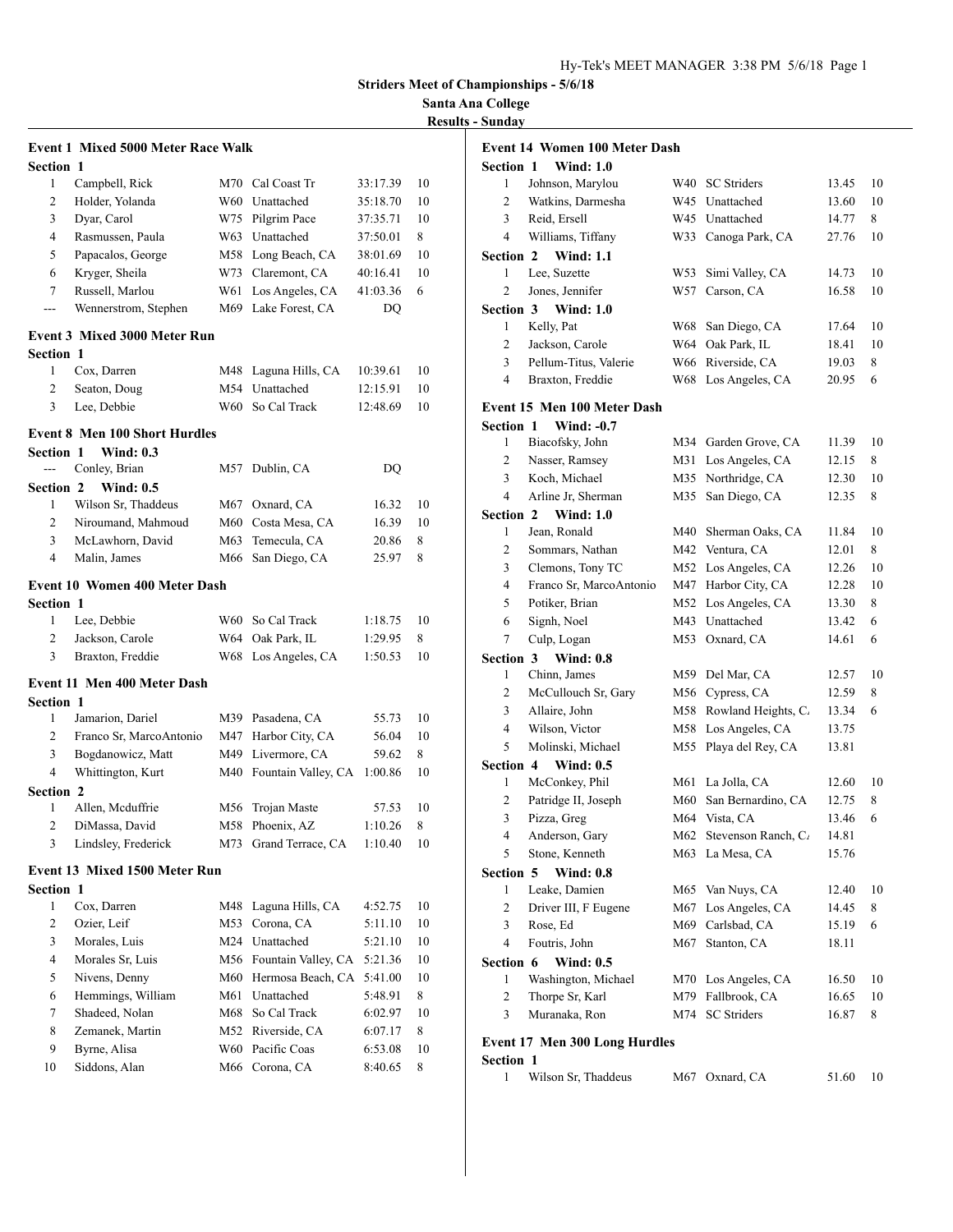## **Santa Ana College**

| <b>Results - Sunday</b> |  |  |
|-------------------------|--|--|
|                         |  |  |

| Section 1  (Event 17 Men 300 Long Hurdles) |                                      |     |                         |         |    |
|--------------------------------------------|--------------------------------------|-----|-------------------------|---------|----|
| 2                                          | McLawhorn, David                     |     | M63 Temecula, CA        | 58.18   | 10 |
|                                            | <b>Event 21 Mixed 800 Meter Run</b>  |     |                         |         |    |
| <b>Section 1</b>                           |                                      |     |                         |         |    |
| 1                                          | Allen, Mcduffrie                     | M56 | Trojan Maste            | 2:14.07 | 10 |
| 2                                          | Whittington, Kurt                    | M40 | Fountain Valley, CA     | 2:21.47 | 10 |
| 3                                          | Cox, Darren                          | M48 | Laguna Hills, CA        | 2:24.78 | 10 |
| 4                                          | Smith, Allen                         | M55 | Alta Loma, CA           | 2:24.92 | 8  |
| 5                                          | Ozier, Leif                          | M53 | Corona, CA              | 2:35.00 | 10 |
| 6                                          | Morales Sr, Luis                     |     | M56 Fountain Valley, CA | 2:37.41 | 6  |
| 7                                          | Morales, Luis                        |     | M24 Unattached          | 2:37.51 | 10 |
| 8                                          | Stromberg, Carl                      | M63 | Santa Clarita, CA       | 2:42.52 | 10 |
| 9                                          | Lindsley, Frederick                  | M73 | Grand Terrace, CA       | 2:47.24 | 10 |
| 10                                         | Zemanek, Martin                      | M52 | Riverside, CA           | 3:01.58 | 8  |
| 11                                         | Byrne, Alisa                         | W60 | Pacific Coas            | 3:25.36 | 10 |
|                                            |                                      |     |                         |         |    |
|                                            | <b>Event 22 Women 200 Meter Dash</b> |     |                         |         |    |
| <b>Section 1</b>                           | Wind: NWI                            |     |                         |         |    |
| 1                                          | Johnson, Marylou                     | W40 | <b>SC</b> Striders      | 27.70   | 10 |
| $\overline{c}$                             | Reid, Ersell                         | W45 | Unattached              | 31.42   | 10 |
| Section 2                                  | <b>Wind: NWI</b>                     |     |                         |         |    |
| 1                                          | Centeno, Christine                   | W52 | Norco, CA               | 31.50   | 10 |
| <b>Section 3</b>                           | Wind: NWI                            |     |                         |         |    |
| 1                                          | Hanscom, Rita                        | W63 | San Diego, CA           | 35.18   | 10 |
| 2                                          | Bowman, Jeanne                       | W65 | Santa Ana, CA           | 35.35   | 10 |
| 3                                          | Jackson, Carole                      | W64 | Oak Park, IL            | 38.94   | 8  |
| 4                                          | Kelly, Pat                           | W68 | San Diego, CA           | 38.98   | 8  |
| 5                                          | Braxton, Freddie                     | W68 | Los Angeles, CA         | 45.33   | 6  |
|                                            | Event 23 Men 200 Meter Dash          |     |                         |         |    |
| <b>Section 1</b>                           | Wind: NWI                            |     |                         |         |    |
| 1                                          | Jamarion, Dariel                     | M39 | Pasadena, CA            | 24.40   | 10 |
| 2                                          | Franco Sr, MarcoAntonio              | M47 | Harbor City, CA         | 24.64   | 10 |
| 3                                          | Jean, Ronald                         | M40 | Sherman Oaks, CA        | 24.73   | 10 |
| 4                                          | Koch, Michael                        | M35 | Northridge, CA          | 25.00   | 8  |
| 5                                          | Signh, Noel                          | M43 | Unattached              | 27.61   | 8  |
| Section 2                                  | Wind: NWI                            |     |                         |         |    |
| 1                                          | Clemons, Tony TC                     |     | M52 Los Angeles, CA     | 25.48   | 10 |
| 2                                          | Potiker, Brian                       |     | M52 Los Angeles, CA     | 26.57   | 8  |
| 3                                          | Pace, Larry                          |     | M52 SC Striders         | 29.88   | 6  |
| Section 3                                  | Wind: NWI                            |     |                         |         |    |
| 1                                          | Chinn, James                         | M59 | Del Mar, CA             | 25.36   | 10 |
| 2                                          | McCullouch Sr, Gary                  | M56 | Cypress, CA             | 25.83   | 8  |
| 3                                          | Wilson, Victor                       | M58 | Los Angeles, CA         | 28.49   | 6  |
| 4                                          | Molinski, Michael                    | M55 | Playa del Rey, CA       | 28.66   |    |
| 5                                          | Allaire, John                        | M58 | Rowland Heights, C.     | 29.82   |    |
| 6                                          | DiMassa, David                       | M58 | Phoenix, AZ             | 30.43   |    |
| Section 4                                  | Wind: NWI                            |     |                         |         |    |
| 1                                          | McConkey, Phil                       | M61 | La Jolla, CA            | 26.80   | 10 |
| $\overline{c}$                             | Pizza, Greg                          | M64 | Vista, CA               | 27.94   | 8  |
| 3                                          | Stone, Kenneth                       | M63 | La Mesa, CA             | 34.32   | 6  |
| Section 5                                  | Wind: NWI                            |     |                         |         |    |
| 1                                          | Rose, Ed                             | M69 | Carlsbad, CA            | 31.51   | 10 |
|                                            |                                      |     |                         |         |    |

|               | Washington, Michael              | M70 | Los Angeles, CA     | 34.54             | 10     |
|---------------|----------------------------------|-----|---------------------|-------------------|--------|
| 3             | Thorpe Sr, Karl                  | M79 | Fallbrook, CA       | 37.68             | 10     |
| 4             | Muth, Rick                       | M65 | <b>SC</b> Striders  | 39.15             | 8      |
| 5             | Gast, Monte                      | M70 | Marina Del Ray, CA  | 39.64             | 8      |
|               |                                  |     |                     |                   |        |
|               | <b>Event 50 Women High Jump</b>  |     |                     |                   |        |
| Flight 1<br>1 | Hanscom, Rita                    | W63 | San Diego, CA       | 1.25m             | 10     |
| 2             | Steekelenburg, Annelies          | W70 | Malibu, CA          | 1.22m             | 10     |
| 3             | Glass, LaTanya                   | W71 | Seal Beach, CA      | 1.05m             | 8      |
|               |                                  |     |                     |                   |        |
|               | Event 51 Men High Jump           |     |                     |                   |        |
| Flight 1      |                                  |     |                     |                   |        |
| 1             | Hlavin, Peter                    |     | M60 Aliso Viejo, CA | 1.60m             | 10     |
| 2             | Feliciano, Edwin                 | M54 | Santa Barbara, CA   | 1.50 <sub>m</sub> | 10     |
| 3             | Mourali Sr, Said                 | M59 | Santa Monica, CA    | 1.45m             | 10     |
| 3             | Niroumand, Mahmoud               |     | M60 Costa Mesa, CA  | 1.45m             | 8      |
| 5             | Molinski, Michael                | M55 | Playa del Rey, CA   | 1.40 <sub>m</sub> | 8      |
| 6             | Goodreau, James                  | M72 | North Hollywood, C. | 1.35m             | 10     |
| 6             | Allaire, John                    | M58 | Rowland Heights, C. | 1.35m             | 6      |
| 8             | Gast, Monte                      | M70 | Marina Del Ray, CA  | 1.15m             | 8      |
| 9             | Leis, Donald                     | M86 | Pasadena, CA        | .95m              | 10     |
| ---           | Watson, Richard                  | M65 | Yuma, AZ            | ΝH                |        |
|               | <b>Event 52 Women Pole Vault</b> |     |                     |                   |        |
| Flight 1      |                                  |     |                     |                   |        |
| 1             | Prystupa, Sarah                  |     | W19 Unattached      | 3.50 <sub>m</sub> | 10     |
| 2             | Hanscom, Rita                    | W63 | San Diego, CA       | 2.45m             | 10     |
|               |                                  |     |                     |                   |        |
|               | <b>Event 53 Men Pole Vault</b>   |     |                     |                   |        |
| Flight 1<br>1 | McLawhorn, David                 | M63 | Temecula, CA        | 2.60m             | 10     |
| ---           | Daniels, Gary                    | M64 | Trojan Maste        | ΝH                |        |
|               |                                  |     |                     |                   |        |
|               |                                  |     |                     |                   |        |
|               | <b>Event 54 Women Long Jump</b>  |     |                     |                   |        |
| Flight 1      |                                  |     |                     |                   |        |
| 1             | Cohn, Linda                      |     | W65 Northridge, CA  | 3.66m             | 10     |
| 2             | Matthews, Brenda                 | W68 | Anaheim, CA         | 3.26m             | 8      |
| 3             | Jones, Jennifer                  | W57 | Carson, CA          | 2.99m             | 10     |
| 4             | Pellum-Titus, Valerie            | W66 | Riverside, CA       | 2.22m             | 6      |
|               |                                  |     |                     |                   |        |
|               | <b>Event 55 Men Long Jump</b>    |     |                     |                   |        |
| Flight 1<br>1 | newell, Daniel                   | M41 | Unattached          | 6.04m             | 10     |
| $\mathbf{2}$  | Niroumand, Mahmoud               | M60 | Costa Mesa, CA      | 4.96m             | 10     |
| 3             | Williams, Long                   | M59 | Trojan Maste        | 4.94m             | 10     |
| 4             | Allaire, John                    | M58 | Rowland Heights, C. | 4.84m             | 8      |
| 5             | Leake, Damien                    | M65 | Van Nuys, CA        | 4.68m             | 10     |
| 6             | Wilson Sr, Thaddeus              | M67 | Oxnard, CA          | 4.42m             | 8      |
| $\tau$        | Molinski, Michael                | M55 | Playa del Rey, CA   | 4.31m             | 6      |
| 8             | McLawhorn, David                 | M63 | Temecula, CA        | 4.13m             | 8      |
| 9             | Feliciano, Edwin                 | M54 | Santa Barbara, CA   | 4.02m             | 10     |
| 10            | Fitzpatrick, Bill                | M67 | Long Beach, CA      | 3.97 <sub>m</sub> | 6      |
| 11            | Flowers, Carl                    | M71 | Irvine, CA          | 3.92 <sub>m</sub> | 10     |
| 12            | Strickland, Dale                 | M61 | Orange, CA          | 3.70 <sub>m</sub> | 6      |
| 13            | Rose, Ed                         | M69 | Carlsbad, CA        | 3.62m             | $+0.0$ |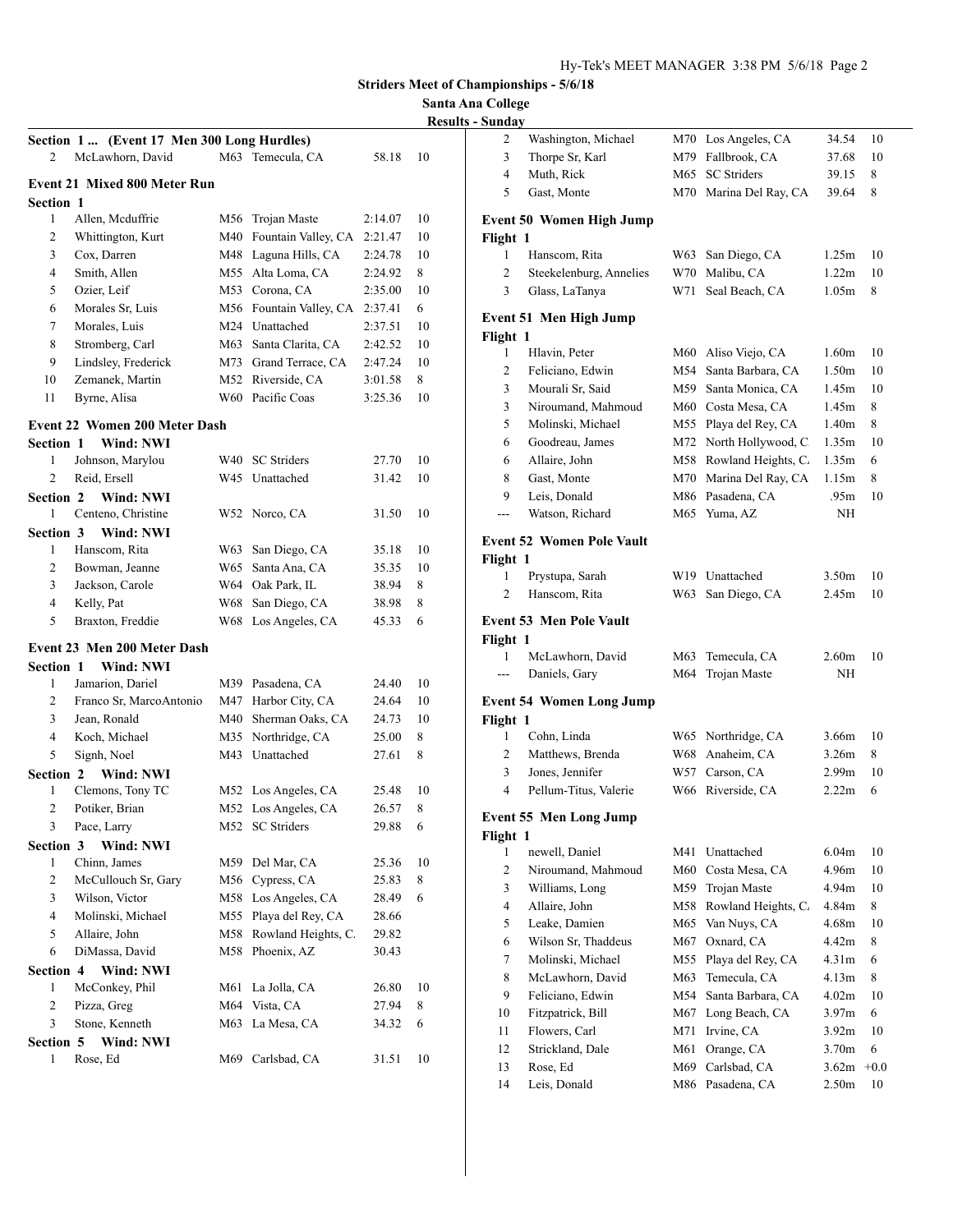**Santa Ana College**

| Flight 1       | <b>Event 56 Women Triple Jump</b>  |      |                     |                    |            |
|----------------|------------------------------------|------|---------------------|--------------------|------------|
| 1              | Cohn, Linda                        | W65  | Northridge, CA      | 7.46m              | 10         |
| $\overline{c}$ | Jones, Jennifer                    | W57  | Carson, CA          | 5.39m              | 10         |
|                |                                    |      |                     |                    |            |
| Flight 1       | <b>Event 57 Men Triple Jump</b>    |      |                     |                    |            |
| 1              | Niroumand, Mahmoud                 |      | M60 Costa Mesa, CA  | 10.33 <sub>m</sub> | 10         |
| 2              | Tomaschke, John                    | M68  | San Diego, CA       | 9.22m              | 10         |
| 3              | Culp, Logan                        | M53  | Oxnard, CA          | 8.95m              | 10         |
| 4              | Allaire, John                      | M58. | Rowland Heights, C. | 8.50 <sub>m</sub>  | 10         |
| 5              | McLawhorn, David                   | M63  | Temecula, CA        | 8.42 <sub>m</sub>  | 8          |
| 6              | Flowers, Carl                      | M71  | Irvine, CA          | 8.36m              | 10         |
| 7              | Rose, Ed                           |      | M69 Carlsbad, CA    | 8.00m              | 8          |
| 8              | Pittman, Patrick                   |      | M65 Pasadena, CA    | 7.52 <sub>m</sub>  | 6          |
| 9              | Tipping, Mike                      | M65  | Irvine, CA          | 6.89m              | <b>NWI</b> |
| 10             | Leis, Donald                       | M86  | Pasadena, CA        | 5.52m              | 10         |
|                | <b>Event 58 Women Discus Throw</b> |      |                     |                    |            |
| Flight 1       |                                    |      |                     |                    |            |
| 1              | Utu, Robyn                         |      | W54 Yorba Linda, CA | 22.67m             | 10         |
| $\overline{2}$ | Dunton, Linn                       | W61  | Pine Valley, CA     | 22.18m             | 10         |
| 3              | Cohn, Linda                        | W65  | Northridge, CA      | 22.10m             | 10         |
| 4              | Withers, Sani                      |      | W58 Sandia Park, NM | 20.30m             | 10         |
| 5              | Lee, Suzette                       | W53  | Simi Valley, CA     | 20.12m             | 8          |
| 6              | Steekelenburg, Annelies            |      | W70 Malibu, CA      | 19.98m             | 10         |
|                | <b>Event 59 Men Discus Throw</b>   |      |                     |                    |            |
| Flight 1       |                                    |      |                     |                    |            |
| 1              | Brown, Jeff                        | M61  | Costa Mesa, CA      | 43.10m             | 10         |
| 2              | Holden, Greg                       | M60  | Sun City, CA        | 41.86m             | 8          |
| 3              | Strickland, Dale                   | M61  | Orange, CA          | 34.45m             | 6          |
| 4              | Watson, Richard                    | M65  | Yuma, AZ            | 34.29m             | 10         |
| 5              | Starkey, Paul                      | M54  | Unattached          | 33.35m             | 10         |
| 6              | Althouse, Gerald                   | M66  | Unattached          | 32.11m             | 8          |
| 7              | Gold, Michael                      | M58  | AZ Desert Th        | 31.53m             | 10         |
| 8              | McLawhorn, David                   | M63  | Temecula, CA        | 31.33m             |            |
| 9              | Tipping, Mike                      | M65  | Irvine, CA          | 29.42m             | 6          |
| 10             | Allaire, John                      | M58  | Rowland Heights, C. | 27.42m             | 8          |
| 11             | Gast. Monte                        | M70  | Marina Del Ray, CA  | 24.92m             | 10         |
| 12             | Johnson, Richard                   | M80  | San Diego, CA       | 20.76m             | 10         |
| 13             | Durrenberger, Joe                  | M83  | Los Angeles, CA     | 18.03m             | 8          |
| 14             | Ginsbury, Marin                    | M80  | Unattached          | 17.32m             | 6          |
|                | <b>Event 60 Women Hammer Throw</b> |      |                     |                    |            |
| Flight 1       |                                    |      |                     |                    |            |
| 1              | Dunton, Linn                       | W61  | Pine Valley, CA     | 31.94m             | 10         |
| 2              | Lee, Suzette                       | W53  | Simi Valley, CA     | 23.79m             | 10         |
| 3              | Jackson, Carole                    | W64  | Oak Park, IL        | 23.60m             | 8          |
| 4              | Withers, Sani                      | W58  | Sandia Park, NM     | 21.44m             | 10         |
| 5              | Cohn, Linda                        | W65  | Northridge, CA      | 18.58m             | 10         |
|                | <b>Event 61 Men Hammer Throw</b>   |      |                     |                    |            |
| Flight 1       |                                    |      |                     |                    |            |
| 1              | Watson, Richard                    | M65  | Yuma, AZ            | 37.92m             | 10         |
| 2              | Meyer, Thomas                      | M66  | San Diego, CA       | 37.53m             | 8          |

| Sunday   |                                     |     |                           |        |    |
|----------|-------------------------------------|-----|---------------------------|--------|----|
| 3        | Gold, Michael                       |     | M58 AZ Desert Th          | 29.57m | 10 |
| 4        | McLawhorn, David                    |     | M63 Temecula, CA          | 26.77m | 10 |
| 5        | Widmer, Ronald                      | M75 | San Diego, CA             | 24.97m | 10 |
| 6        | Hurlbert, Ken                       | M78 | Shafter, CA               | 24.53m | 8  |
| 7        | Johnson, Richard                    | M80 | San Diego, CA             | 23.35m | 10 |
| 8        | Durrenberger, Joe                   | M83 | Los Angeles, CA           | 20.53m | 8  |
| 9        | Gast, Monte                         | M70 | Marina Del Ray, CA 19.16m |        | 10 |
|          |                                     |     |                           |        |    |
|          | <b>Event 62 Women Javelin Throw</b> |     |                           |        |    |
| Flight 1 |                                     |     |                           |        |    |
| 1        | Cohn, Linda                         |     | W65 Northridge, CA        | 33.55m | 10 |
| 2        | Dunton, Linn                        |     | W61 Pine Valley, CA       | 24.26m | 10 |
| 3        | Withers, Sani                       |     | W58 Sandia Park, NM       | 22.09m | 10 |
| 4        | Lee, Suzette                        |     | W53 Simi Valley, CA       | 21.46m | 10 |
| 5        | Utu, Robyn                          |     | W54 Yorba Linda, CA       | 20.69m | 8  |
| 6        | Jackson, Carole                     |     | W64 Oak Park, IL          | 8.93m  | 8  |
|          | <b>Event 63 Men Javelin Throw</b>   |     |                           |        |    |
| Flight 1 |                                     |     |                           |        |    |
| 1        | Niroumand, Mahmoud                  |     | M60 Costa Mesa, CA        | 43.65m | 10 |
| 2        | Shea, Michael                       |     | M58 Unattached            | 36.79m | 10 |
| 3        | Tipping, Mike                       |     | M65 Irvine, CA            | 35.66m | 10 |
| 4        | Watson, Richard                     |     | M65 Yuma, AZ              | 31.58m | 8  |
| 5        | Gold, Michael                       |     | M58 AZ Desert Th          | 31.57m | 8  |
| 6        | Gast, Monte                         |     | M70 Marina Del Ray, CA    | 30.61m | 10 |
| 7        | Rook, Ronald                        |     | M69 Cota De Caza, CA      | 29.26m | 6  |
| 8        | McLawhorn, David                    | M63 | Temecula, CA              | 29.17m | 8  |
| 9        | Rose, Ed                            |     | M69 Carlsbad, CA          | 26.74m |    |
| 10       | Strickland, Dale                    | M61 | Orange, CA                | 25.98m | 6  |
| 11       | Hildebrandt, Gregory                |     | M76 Oak Park, CA          | 19.92m | 10 |
| 12       | Lawson, Paul                        | M71 | Claremont, CA             | 19.49m | 8  |
| 13       | Johnson, Richard                    | M80 | San Diego, CA             | 17.31m | 10 |
|          |                                     |     |                           |        |    |
|          | <b>Event 64 Women Shot Put</b>      |     |                           |        |    |
| Flight 1 |                                     |     |                           |        |    |
| 1        | Dunton, Linn                        |     | W61 Pine Valley, CA       | 9.51m  | 10 |
| 2        | Utu, Robyn                          |     | W54 Yorba Linda, CA       | 8.94m  | 10 |
| 3        | Withers, Sani                       |     | W58 Sandia Park, NM       | 8.52m  | 10 |
| 4        | Cohn, Linda                         |     | W65 Northridge, CA        | 8.51m  | 10 |
| 4        | Lee, Suzette                        | W53 | Simi Valley, CA           | 8.51m  | 8  |
| 6        | Glass, LaTanya                      | W71 | Seal Beach, CA            | 8.36m  | 10 |
| 7        | Jackson, Carole                     | W64 | Oak Park, IL              | 6.37m  | 8  |
|          | <b>Event 65 Men Shot Put</b>        |     |                           |        |    |
| Flight 1 |                                     |     |                           |        |    |
| 1        | Holden, Greg                        | M60 | Sun City, CA              | 15.51m | 10 |
| 2        | Starkey, Paul                       | M54 | Unattached                | 12.13m | 10 |
| 3        | Malin, James                        | M66 | San Diego, CA             | 11.43m | 10 |
| 4        | Hurlbert, Ken                       | M78 | Shafter, CA               | 10.28m | 10 |
| 5        | Althouse, Gerald                    |     | M66 Unattached            | 10.14m | 8  |
| 6        | Allaire, John                       | M58 | Rowland Heights, C.       | 10.07m | 10 |
| 7        | Watson, Richard                     | M65 | Yuma, AZ                  | 10.05m | 6  |
| 8        | Widmer, Ronald                      | M75 | San Diego, CA             | 9.10m  | 8  |
| 9        | Durrenberger, Joe                   | M83 | Los Angeles, CA           | 8.81m  | 10 |
| 10       | Ginsbury, Marin                     | M80 | Unattached                | 8.29m  | 8  |
| 11       | Johnson, Richard                    | M80 | San Diego, CA             | 7.83m  | 6  |
|          |                                     |     |                           |        |    |
|          |                                     |     |                           |        |    |